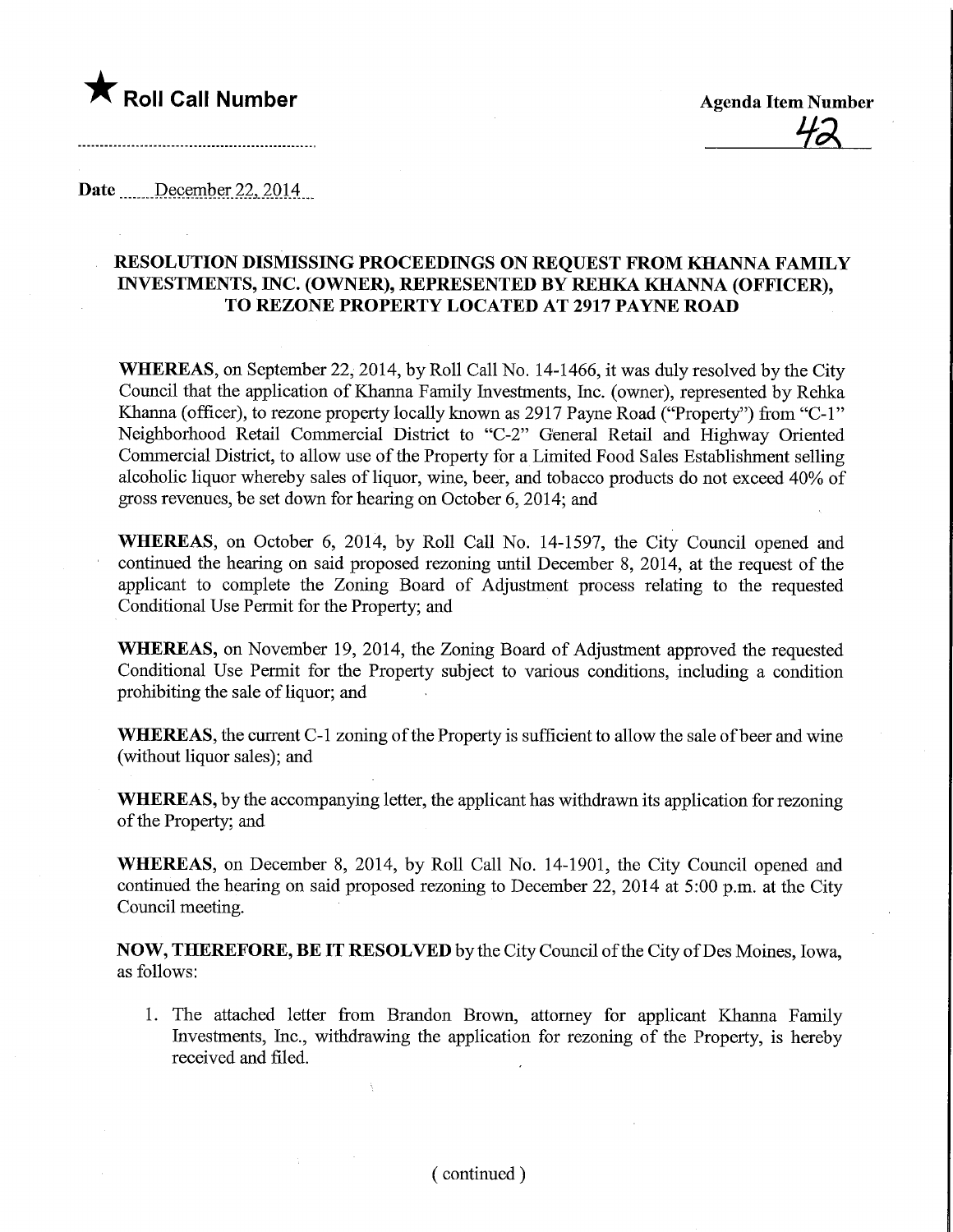Roll Call Number Agenda Item Number<br>
Agenda Item Number<br>
Agenda Item Number

Date December 22, 2014

2. The proceedings on the proposed rezoning of the Property are hereby dismissed.

-2-

MOVED by to adopt.

M APPROVED: Glenna K. Frank, Assistant City Attorney (ZON2014-00148) ^^L.7A^^

| <b>COUNCIL ACTION</b> | <b>YEAS</b> | <b>NAYS</b>     | <b>PASS</b> | <b>ABSENT</b> |
|-----------------------|-------------|-----------------|-------------|---------------|
| <b>COWNIE</b>         |             |                 |             |               |
| <b>COLEMAN</b>        |             |                 |             |               |
| <b>GATTO</b>          |             |                 |             |               |
| <b>GRAY</b>           |             |                 |             |               |
| <b>HENSLEY</b>        |             |                 |             |               |
| <b>MAHAFFEY</b>       |             |                 |             |               |
| <b>MOORE</b>          |             |                 |             |               |
| <b>TOTAL</b>          |             |                 |             |               |
| <b>MOTION CARRIED</b> |             | <b>APPROVED</b> |             |               |

Mayor

## **CERTIFICATE**

I, DIANE RAUH, City Clerk of said City hereby certify that at a meeting of the City Council of said City of Des Moines, held on the above date, among other proceedings the above was adopted.

IN WITNESS WHEREOF, I have hereunto set my hand and affixed my seal the day and year first above written.

. City Clerk